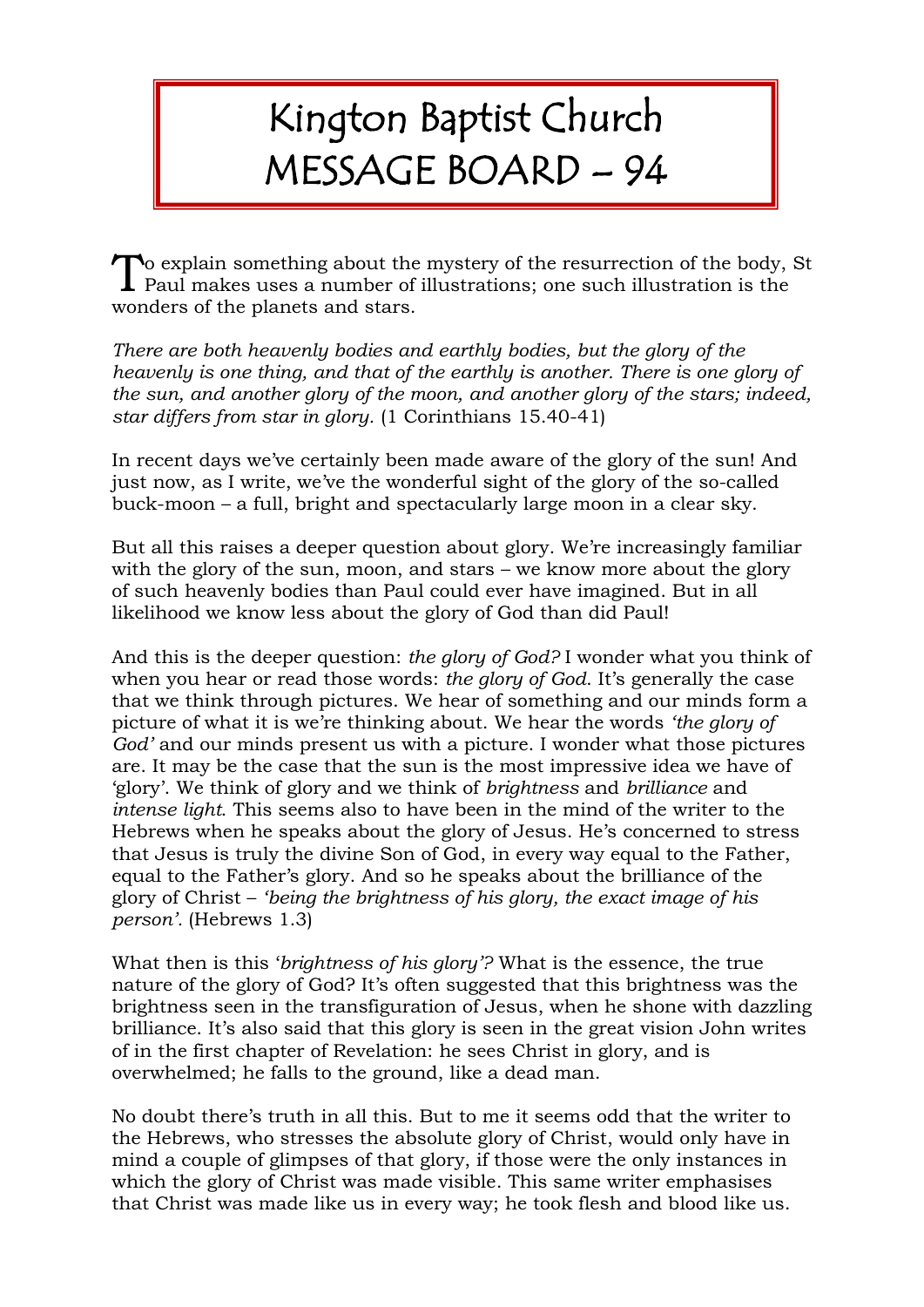So what is the glory of God? Is it this brilliance of intense light? Or is it the sight of Jesus seen by those among whom he lived? Does not John point in that direction: *'We beheld his glory, the glory of the only begotten Son of God, full of grace and truth'?* (John 1.14) Isn't the *glory* in the *grace?*

Maybe the ideas – the 'pictures' – we have of glory are more to do with nature than grace. Maybe our ideas of glory veer too much towards ideas of 'pomp and circumstance' – of worldly display and material splendour. Are we not to expect the glory of Christ to be different from the world's idea of glory? Did not the Lord himself emphasise that he is 'meek and lowly of heart'? Does not the glory of Christ have more to do with grace and love and mercy? Isn't that the whole point of the scene described in Revelation chapter 5? John is told not to weep in despair, because the *'Lion of the tribe of Judah has triumphed'*. John turns to see the *'Lion of Judah'* but sees a *Lamb!* A Lamb bearing wounds of sacred sacrifice. This is glory! This is glory that eclipses the glory of the sun shining in full strength: *I saw a light from heaven, brighter than the sun, shining around me and my companions. … I asked, 'Who are you, Lord?' The Lord answered, 'I am Jesus, who you are persecuting'*. (Acts 26.13-15)

Maybe we need to rethink our ideas of the glory of God. Maybe, instead of ideas of 'pomp and circumstance', our minds ought first to form images of love, mercy, grace, humility, unlimited giving and glorious generosity. Maybe we need to heed the words of Jesus at a deeper level; his dismissive assessment of riches, the splendour of riches, of fine clothes and food, of the snare and trap of riches and extravagant living. Do we not get a beautiful insight into the mind of Jesus and his estimate of what is truly glorious, as opposed to what is merely gaudy and 'showy' when he says *'consider the wild flowers in the field …* more *glorious* than Solomon in all his splendour'! (Matthew 6.28-30) *This* is the aesthetic, culture, the values that occupy the sacred heart of Jesus!

*The LORD passed before Moses, and proclaimed, 'The LORD, the LORD, a God merciful and gracious, slow to anger, and abounding in steadfast love and faithfulness, keeping steadfast love for the thousandth generation, forgiving iniquity and transgression and sin …'.* (Exodus 34.6-7)

*We beheld his glory, the glory as of the only begotten of the Father, full of grace and truth.* (John 1.14) We see his glory in the humility of his mother, the impoverished circumstances of his birth, the humility and poverty of his life, and, above all, in the total self-giving of the Cross: *I will never boast in anything except in the cross of our Lord Jesus Christ, by whom the world has been crucified to me, and I to the world.* (Galatians 6.14)

John tells us: *'no man has seen God at any time; the only begotten Son, who is in the bosom of the Father, he has revealed him'.* (John 1.18) No words could be more important if we want to understand something about the glory of God. Firstly, if we want to know the nature of the glory of God then we must look to Christ – for he *alone* reveals that glory. Secondly, the glory of Christ is, as we've seen, *'the bright outshining of the Father's glory'* – no less, no different. Therefore the glory of Christ, the glory of God seen in Christ, is not a diluted, 'second-hand', dimmed down version of the glory of